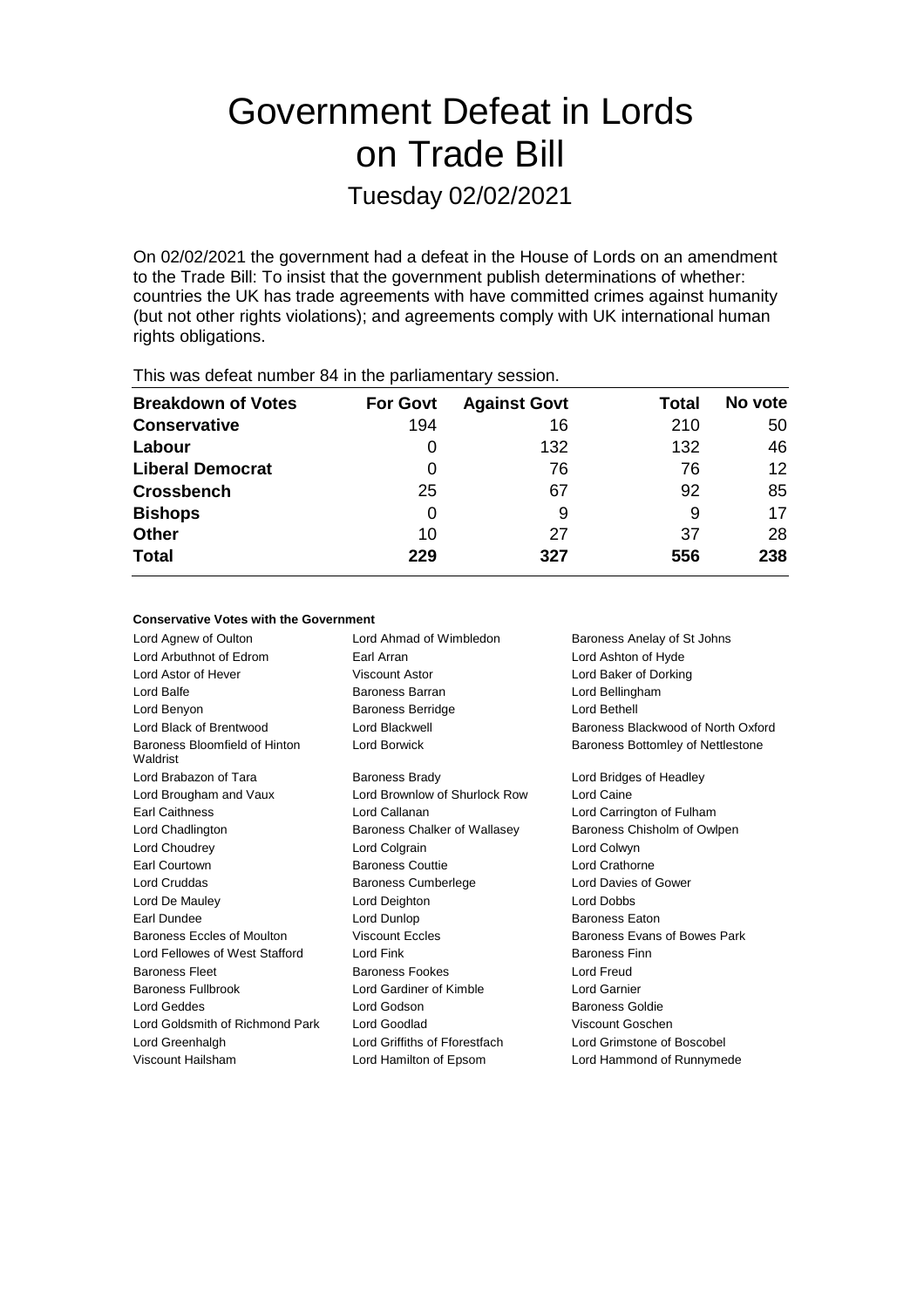Lord Young of Graffham Viscount Younger of Leckie

Lord Hannan of Kingsclere Lord Harris of Peckham Lord Haselhurst Lord Hayward **Baroness Helic** Lord Henley<br>
Lord Herbert of South Downs Lord Hill of Oareford **Lord Hotage Lord Hodas** Lord Herbert of South Downs Lord Hill of Oareford Lord Hodgson of Astley Abbotts Lord Holmes of Richmond Baroness Hooper Lord Horam Lord Howard of Rising **Lord Howard of Lympne** Earl Howe Lord Howell of Guildford Lord Hunt of Wirral Lord James of Blackheath Baroness Jenkin of Kennington Lord Johnson of Marylebone Lord Jopling Lord Keen of Elie **Lord King of Bridgwater** Lord Kirkham Lord Kirkhope of Harrogate Lord Lamont of Lerwick Lord Lancaster of Kimbolton Lord Lang of Monkton Lord Lansley Lord Leigh of Hurley Earl Lindsay **Lord Lingfield** Earl Liverpool Lord Lingfield Earl Liverpool Lord Livingston of Parkhead Marquess of Lothian Marchanness Cord Lucas Lord Mackay of Clashfern Lord Mancroft Lord Mancroft Lord Marlesford Lord Maude of Horsham Lord McColl of Dulwich Baroness McGregor-Smith Lord McLoughlin Lord Mendoza Baroness Mone Duke of Montrose **Baroness Morgan of Cotes** Baroness Morris of Bolton Baroness Morrissey **Lord Moylan** Lord Moylan **Lord Moylan** Lord Moynihan Lord Naseby **Lord Nash Baroness Neville-Jones** Lord Nash Baroness Neville-Jones Baroness Neville-Rolfe **Baroness Nicholson of Winterbourne** Lord Northbrook Lord Norton of Louth Lord Parkinson of Whitley Bay Lord Patten Baroness Penn Lord Pickles Baroness Pidding Lord Popat Lord Porter of Spalding Lord Price Lord Rana Lord Randall of Uxbridge Lord Ranger Baroness Rawlings **Baroness Redfern** Lord Reay **Baroness Redfern** Lord Renfrew of Kaimsthorn Viscount Ridley Cord Risby Lord Robathan Baroness Rock Lord Rose of Monewden Lord Rotherwick **Lord Saatchi** Baroness Sanderson of Welton Lord Sarfraz Lord Sassoon Baroness Sater Baroness Scott of Bybrook Baroness Seccombe Lord Selkirk of Douglas Lord Sharpe of Epsom Baroness Shephard of Northwold Lord Sherbourne of Didsbury Baroness Shields Earl Shrewsbury Lord Smith of Hindhead Lord Spencer of Alresford Baroness Stedman-Scott Lord Stewart of Dirleton Lord Strathclyde Baroness Stroud Lord Suri Lord Swinfen Lord Taylor of Holbeach Lord Tebbit Lord Trefgarne Viscount Trenchard Lord Trimble Lord True Viscount Ullswater Lord Vaizey of Didcot Baroness Vere of Norbiton Baroness Verma Lord Vinson Lord Wakeham Lord Waldegrave of North Hill Lord Wei Lord Wharton of Yarm Lord Whitby Lord Willetts Baroness Williams of Trafford Lord Wolfson of Tredegar Lord Young of Cookham

#### **Conservative Votes against the Government**

Earl Cathcart Lord Cormack Lord Deben Lord Forsyth of Drumlean Lord Glenarthur Lord Gold Lord McInnes of Kilwinning **Baroness Mobarik Baroness Newlove** Baroness Newlove Lord Polak Lord Sterling of Plaistow Baroness Warsi Lord Wasserman

Baroness Altmann **Lord Blencathra** Lord Bourne of Aberystwyth

## **Labour Votes with the Government**

|             |  |  | Labour Votes against the Government |            |  |
|-------------|--|--|-------------------------------------|------------|--|
| Lord Adonis |  |  |                                     | I ord Alli |  |

| Lora Adonis                    | Lord Alli     | Lord Andersol         |
|--------------------------------|---------------|-----------------------|
| Baroness Armstrong of Hill Top | Lord Bach     | <b>Baroness Bak</b>   |
| Lord Bassam of Brighton        | Lord Berkeley | <b>Baroness Billi</b> |
| Baroness Blower                | Lord Blunkett | Lord Boateng          |

Lord Anderson of Swansea rd Bach **Baroness Bakewell** rd Berkeley **Communist Baroness Billingham**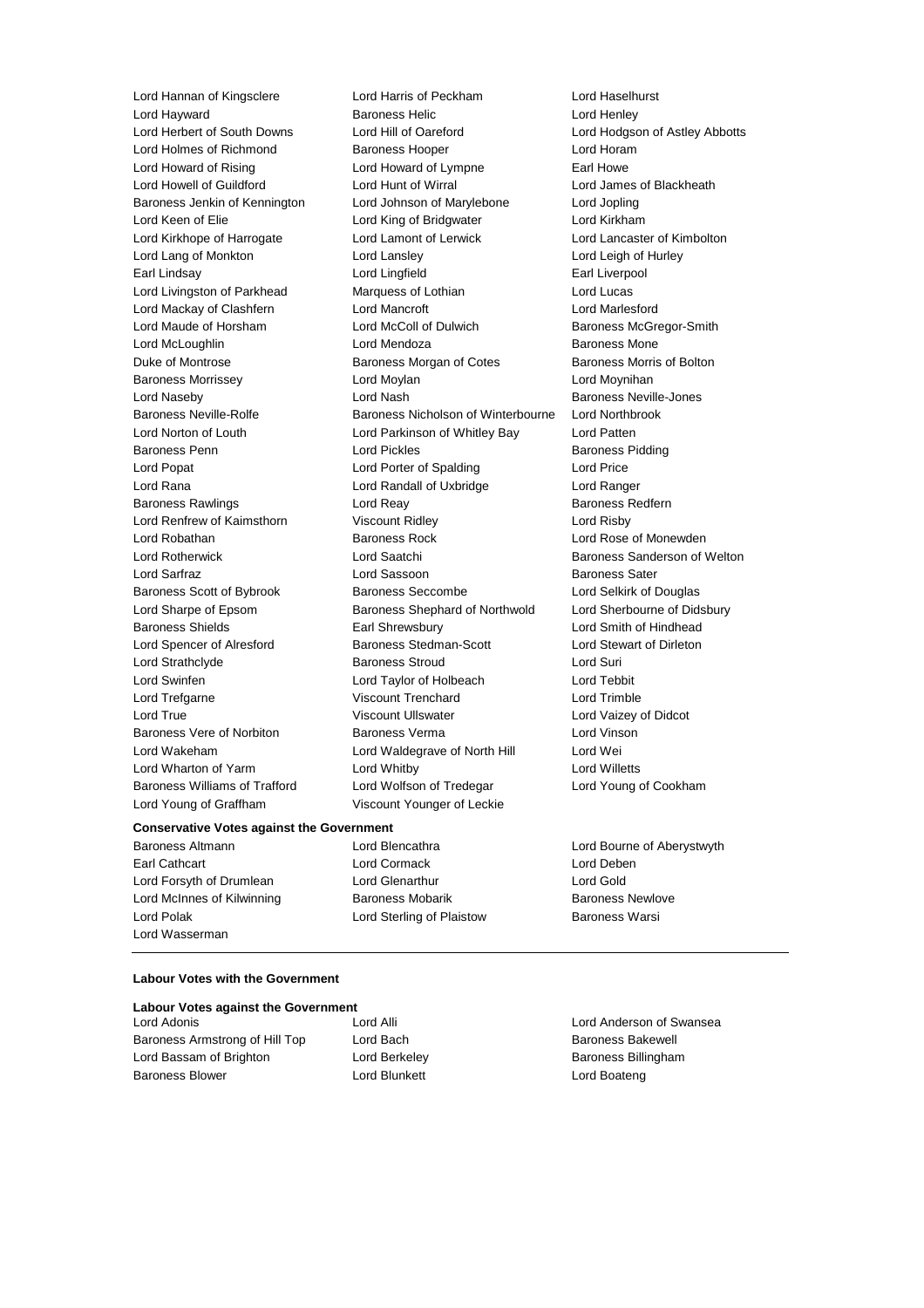Baroness Bryan of Partick Lord Campbell-Savours Lord Carter of Coles<br>
Baroness Chakrabarti Chandos Chandos Lord Clark of Winder Baroness Cohen of Pimlico **Lord Collins of Highbury** Baroness Crawley Lord Davidson of Glen Clova Lord Davies of Stamford Lord Davies of Oldham Lord Davies of Brixton **Baroness Donaghy Lord Donoughue** Baroness Drake Lord Dubs Lord Eatwell Lord Falconer of Thoroton Lord Faulkner of Worcester Lord Filkin Lord Foulkes of Cumnock Baroness Golding **Collect Contains Containers** Lord Goldsmith **Baroness Goudie** Lord Grantchester Lord Griffiths of Burry Port Lord Grocott Lord Hain Lord Harris of Haringey Lord Haskel Lord Haughey Lord Haworth Baroness Hayman of Ullock Baroness Hayter of Kentish Town Baroness Healy of Primrose Hill Lord Hendy Baroness Henig Baroness Hilton of Eggardon Lord Hollick Lord Howarth of Newport Lord Hoyle Lord Hunt of Kings Heath Lord Hutton of Furness **Baroness Jay of Paddington** Baroness Jones of Whitchurch Lord Jones **Baroness Kennedy of The Shaws** Lord Kennedy of Southwark Lord Knight of Weymouth Baroness Lawrence of Clarendon Lord Layard Lord Lennie **Lord Levy** Lord Levy **Baroness Liddell of Coatdyke** Lord Liddle Lord Lipsey Baroness Lister of Burtersett Lord MacKenzie of Culkein **Baroness Mallalieu** Lord Mandelson Baroness Massey of Darwen Lord McAvoy Lord McConnell of Glenscorrodale Baroness McDonagh Baroness McIntosh of Hudnall Lord McKenzie of Luton Lord McNicol of West Kilbride Lord Mendelsohn Lord Mitchell Lord Monks Baroness Morris of Yardley Lord Murphy of Torfaen Baroness Nye Baroness Osamor Lord Parekh Baroness Pitkeathley Lord Ponsonby of Shulbrede Baroness Primarolo Lord Puttnam Baroness Quin Lord Radice Baroness Ramsay of Cartvale Baroness Rebuck Lord Robertson of Port Ellen Lord Rooker **Lord Rosser** Lord Rosser **Baroness Royall of Blaisdon Lord Sawyer Communist Communist Communist Sherlock** Corresponding the Lord Sikka Viscount Simon **Baroness Smith of Basildon** Baroness Smith of Gilmorehill Lord Snape Lord Soley Lord Stevenson of Balmacara Baroness Taylor of Bolton Baroness Thornton Lord Touhig Lord Triesman Lord Tunnicliffe Lord Turnberg Lord Watson of Invergowrie Lord Watts Lord West of Spithead Baroness Wheeler **Baroness Whitaker** Lord Whitty Baroness Wilcox of Newport Lord Wills Lord Wood of Anfield Lord Woodley Lord Young of Norwood Green Baroness Young of Old Scone

Lord Bradley Lord Bragg Lord Browne of Ladyton Viscount Chandos **Chandos** Lord Clark of Windermere

## **Liberal Democrat Votes with the Government**

| Liberal Democrat Votes against the Government |                                    |                                |  |  |  |
|-----------------------------------------------|------------------------------------|--------------------------------|--|--|--|
| Lord Addington                                | Lord Alderdice                     | Lord Allan of Hallam           |  |  |  |
| Baroness Bakewell of Hardington<br>Mandeville | <b>Baroness Barker</b>             | Lord Beith                     |  |  |  |
| Baroness Benjamin                             | Baroness Bonham-Carter of Yarnbury | Baroness Bowles of Berkhamsted |  |  |  |
| Lord Bradshaw                                 | <b>Baroness Brinton</b>            | Lord Bruce of Bennachie        |  |  |  |
| Lord Burnett                                  | Baroness Burt of Solihull          | Lord Campbell of Pittenweem    |  |  |  |
| Lord Chidgey                                  | Lord Clement-Jones                 | Lord Dholakia                  |  |  |  |
| <b>Baroness Doocey</b>                        | Baroness Featherstone              | Lord Foster of Bath            |  |  |  |
| Lord Fox                                      | Baroness Garden of Frognal         | Lord German                    |  |  |  |
| Lord Goddard of Stockport                     | Lord Greaves                       | <b>Baroness Grender</b>        |  |  |  |
| Baroness Hamwee                               | Baroness Harris of Richmond        | <b>Baroness Humphreys</b>      |  |  |  |
| Lord Hussain                                  | Baroness Hussein-Ece               | Baroness Janke                 |  |  |  |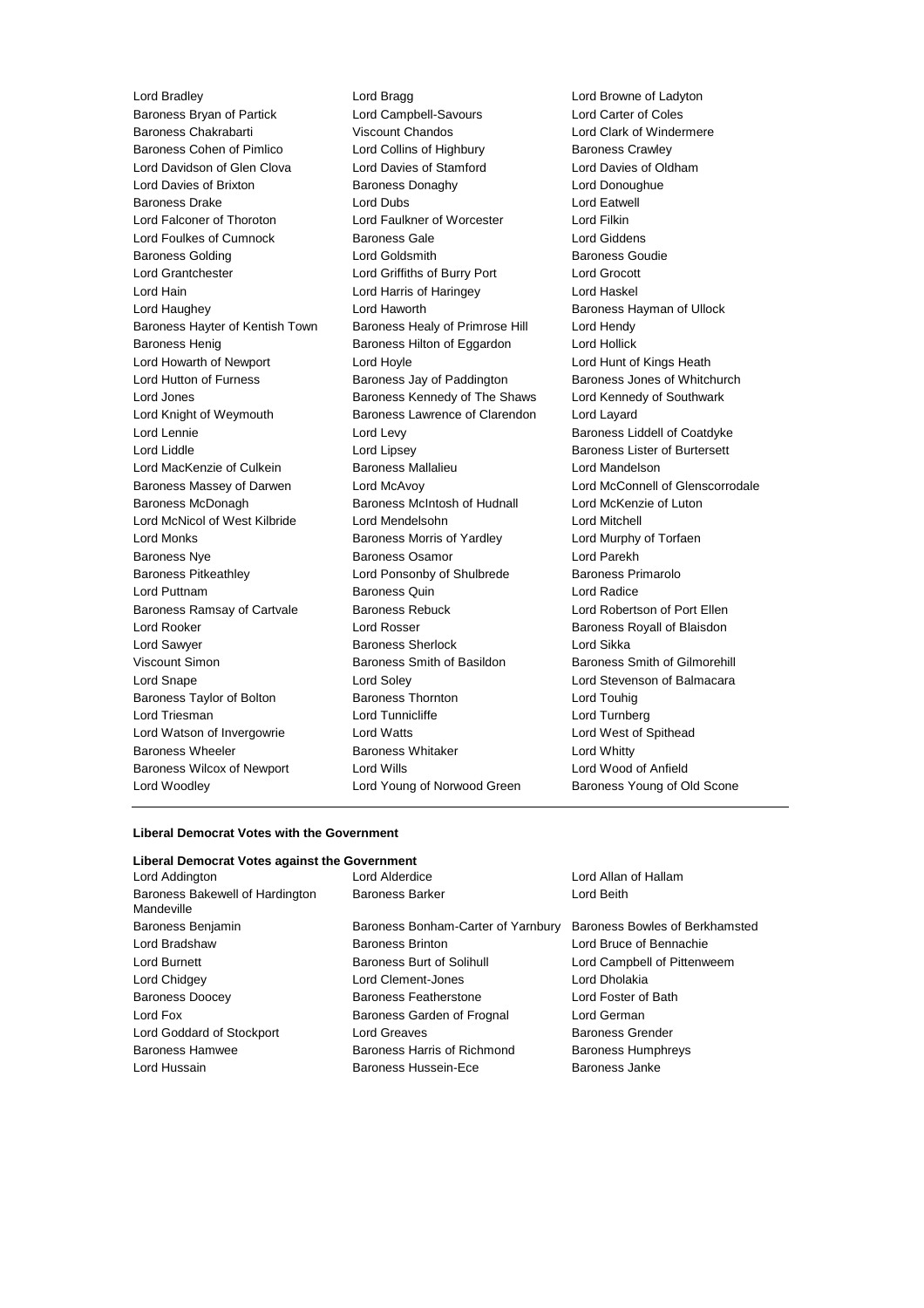- Baroness Ludford Lord Marks of Henley-on-Thames Lord McNally Baroness Miller of Chilthorne Domer Lord Newby **Baroness Northover** Baroness Northover Lord Oates **Lord Paddick** Baroness Parminter Baroness Pinnock Lord Purvis of Tweed Baroness Randerson Lord Razzall Lord Redesdale Lord Rennard Lord Roberts of Llandudno Baroness Scott of Needham Market Lord Scriven Lord Sharkey Baroness Sheehan Lord Shipley Baroness Smith of Newnham Lord Stoneham of Droxford Lord Storey Lord Strasburger The Lord Stunell Baroness Suttie Lord Taylor of Goss Moor Lord Teverson Lord Thomas of Gresford Baroness Thomas of Winchester Baroness Thornhill Viscount Thurso Lord Tope **Baroness Tyler of Enfield** Lord Tyler **Lord Tyler** Lord Verjee Lord Wallace of Saltaire Baroness Walmsley Lord Wrigglesworth
- Lord Jones of Cheltenham Baroness Kramer Lord Lee of Trafford

## **Crossbench Votes with the Government**

Lord Wilson of Tillyorn

## **Crossbench Votes against the Government**

Lord Berkeley of Knighton **Lord Bichard Baroness Boycott** Baroness Bull Baroness Butler-Sloss Baroness Campbell of Surbiton Lord Carlile of Berriew **Earl Clancarty Earl Clancarty** Baroness Clark of Calton Viscount Colville of Culross Earl Courtenay of Devon Baroness Coussins **Baroness Cox Lord Crisp Baroness Deech** Baroness D'Souza **Lord Field of Birkenhead** Baroness Finlay of Llandaff Lord Freyberg **Lord Greenway Lord Greenway** Baroness Grey-Thompson Lord Hannay of Chiswick Lord Harries of Pentregarth Baroness Hollins Lord Hope of Craighead Baroness Hunt of Bethnal Green Lord Hylton Lord Jay of Ewelme Lord Kerr of Kinlochard Baroness Kidron Lord Krebs **Lord Macdonald of River Glaven** Baroness Masham of Ilton Baroness Meacher Baroness Morgan of Drefelin Lord Mountevans Baroness Murphy **Baroness Neuberger** Baroness O'Loan Baroness O'Neill of Bengarve Lord Pannick Lord Teamsbotham Lord Ravensdale Lord Rees of Ludlow Lord Ricketts Lord Rowe-Beddoe Lord Russell of Liverpool Earl Sandwich Lord Singh of Wimbledon Duke of Somerset Lord St John of Bletso Lord Stern of Brentford Baroness Stern Lord Thomas of Cwmgiedd Lord Vaux of Harrowden Baroness Watkins of Tavistock Viscount Waverley Baroness Wheatcroft Lord Wilson of Dinton Lord Woolf Baroness Young of Hornsey

- Lord Aberdare Lord Botham Viscount Brookeborough Lord Butler of Brockwell Lord Cameron of Dillington Lord Carey of Clifton Lord Carrington Lord Chartres Lord Dannatt Earl Erroll **Example 20** Early Baroness Falkner of Margravine Lord Geidt Lord Hogan-Howe **Baroness Hogg Lord Janvrin** Lord Kakkar Lord Kilclooney Lord Laming Lord Mawson Lord Powell of Bayswater Lord Richards of Herstmonceux Lord Stirrup Lord Thurlow Lord Walker of Aldringham
- Lord Adebowale Lord Alton of Liverpool Lord Anderson of Ipswich
- 

Lord Broers Baroness Brown of Cambridge Lord Brown of Eaton-under-Heywood

**Bishop Votes with the Government**